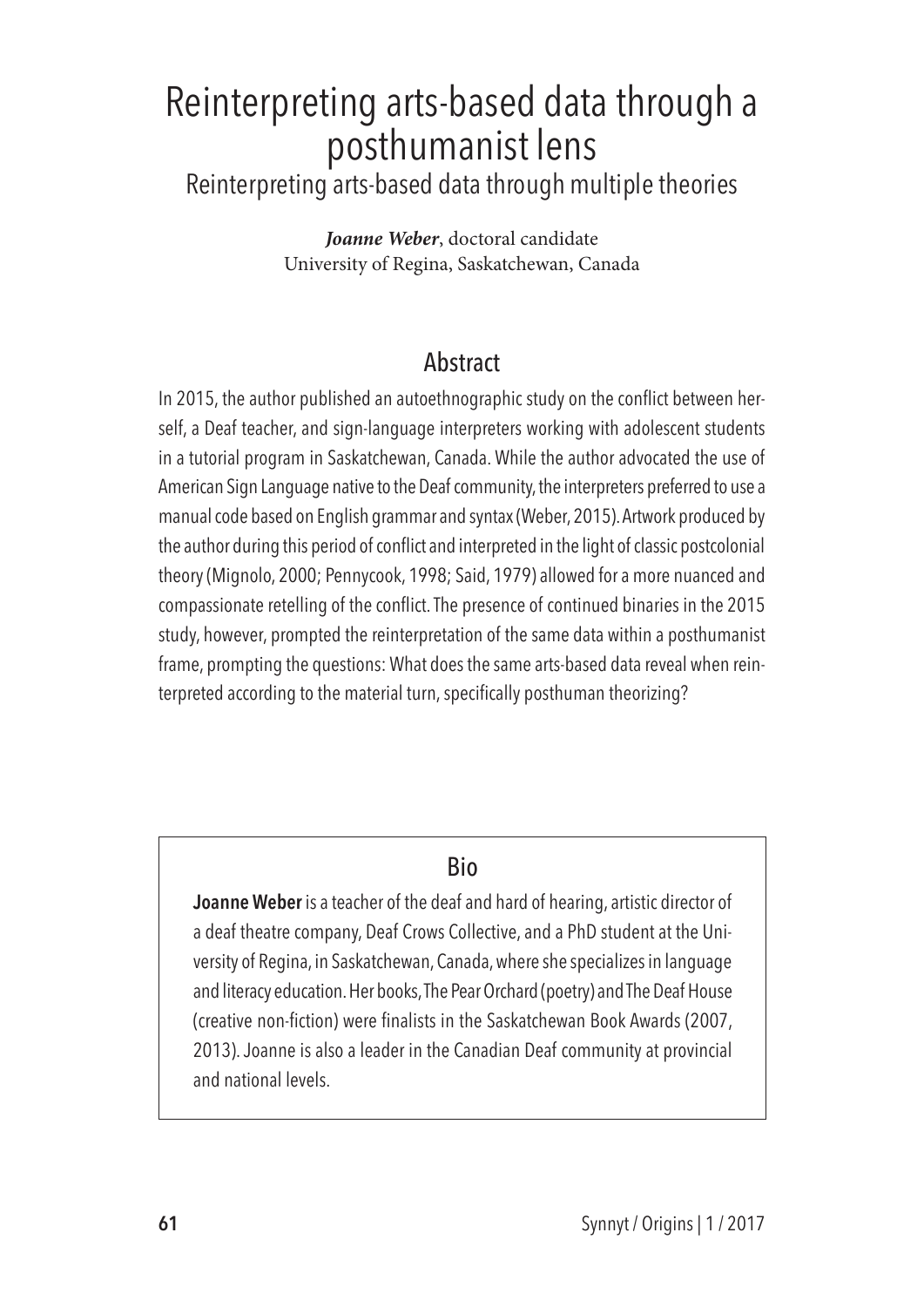#### Introduction

Interpretation of data in arts-based autoethnography may change with the application of different theories as informing arts-based methodology. After using classic postcolonial theories (Fanon, 1963; Pennycook, 1998; Said, 1979) to interpret the art images in a previous study (Weber, 2015), I wondered how those same images might be reinterpreted according to posthumanist theory, namely the work of Barad (2007) and Braidotti (2013). In the previous study, an arts-based autoethnographic piece about a challenging experience of teaching with sign-language interpreters in a tutorial setting for deaf and hard of hard of hearing adolescents examined arts-based data through a postcolonial lens (Weber, Negotiating Deaf Identity in an Audist Educational Environment: An Arts-Based Inquiry, 2015). I portrayed myself as a border crosser between deaf and hearing worlds, having to negotiate identities, languages and communities. After reading recent critiques of postcolonial theory (Braidotti, 2013; Spivak, 2013), I realized that my thinking was still dominated by multiple binaries, such as hearing versus deaf, oral English versus sign language, and American Sign Language (ASL) versus signed English.

This paper will refer to the previous study (Weber, Negotiating Deaf Identity in an Audist Educational Environment: An Arts-Based Inquiry, 2015) to compare the impact of postcolonial and posthuman theorizing (in this study) on the same art data. Binarized thinking is demonstrated mostly in the first study's conclusions (Weber, 2015): 1) the need for compassion for the interpreters who promoted one pedagogical choice concerning identity, language, and culture contrary to my own pedagogical beliefs; 2) the articulation of how all of us have been oppressed by the demands of the hearing world; 3) the rejection that I and the deaf students be "hearing" at all costs. Binaries were strewn everywhere. As a result of examining posthumanist theory (Barad, 2007; Braidotti, 2013), which provides the possibility for different, more nuanced interpretations, I now believe that the continued presence of binaries in the previous study contributes to the stalled progress in the improvement of deaf-education services in Saskatchewan for 27 years (Saskatchewan Human Rights Commission, 2016).

In this paper, I consider a posthumanist framework that emphasizes the intra-actions of material realities with social, cultural, and political entities (Barad, 2007) to reinterpret this conflict with two hearing educational inter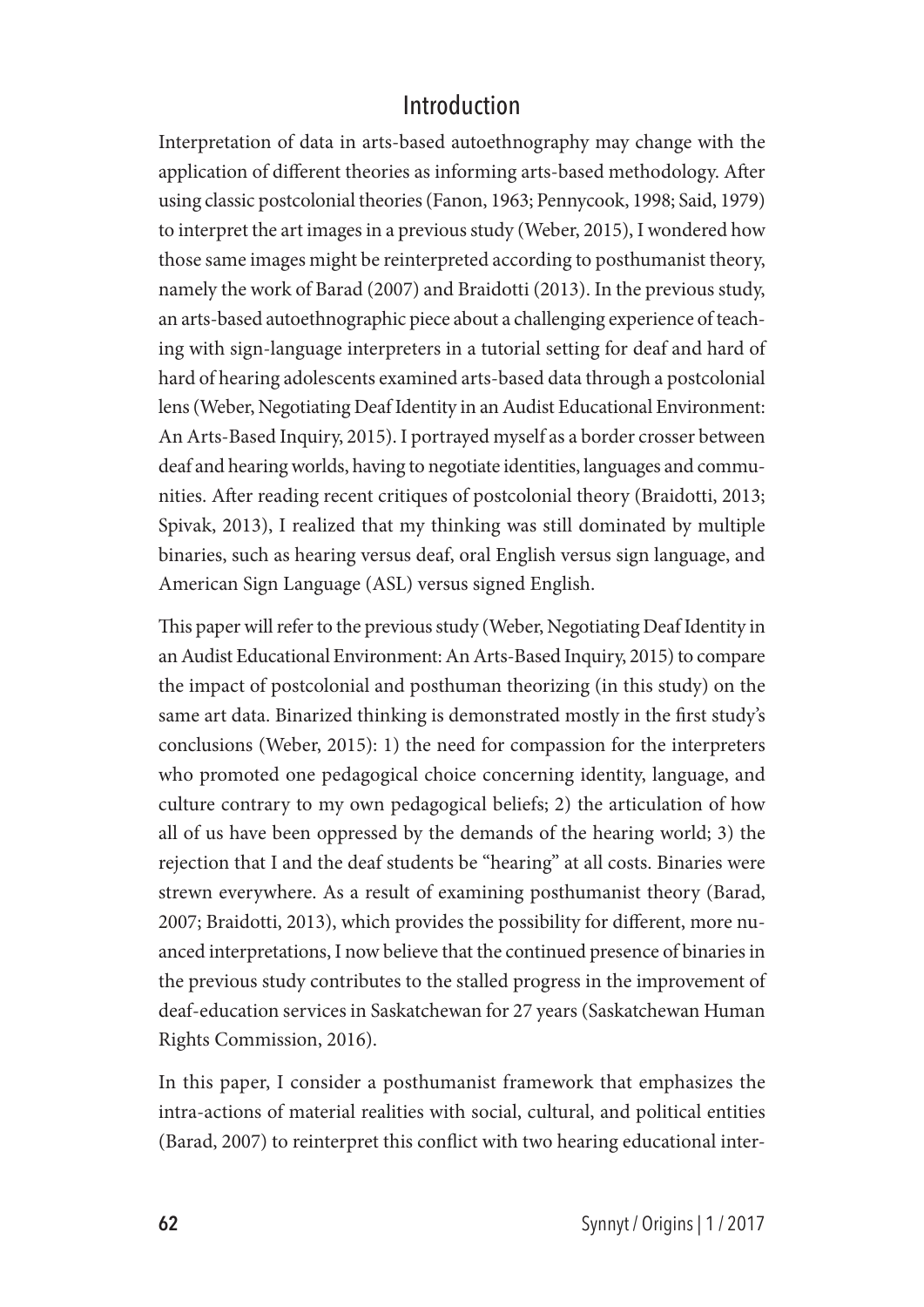preters. Moreover, if I can understand how my cooperation and engagement with matter as agentic, then I am in the position to sidestep binarizing discourses while engaging in multiple worlds containing diverse intra-actions with sound, matter, languages, identities, and communities. Perhaps I am not border crossing in the binarized ways to which I was accustomed; rather, *posthumanist theory* has allowed me to reconceptualize border crossing, not only between humans of diverse ability, but also between humans, animals, and nonliving beings (including the earth and machines). A more nuanced conceptualization of border crossing can contribute to new approaches concerning the provision of educational services to deaf children and youth.

#### Personal context

I am a profoundly deaf teacher of the deaf with excellent speech and sign skills; I am the only Deaf teacher in province of Saskatchewan. I acquired fluency in ASL as a young adult. I am highly privileged in that I come from a White, middle-class family with parents who were educators. Moreover, as a teacher, I am a border crosser between the deaf and hearing worlds, negotiating identities, language, and communities.

#### Research questions

My previous research paper (Weber, 2015) used arts-based autoethnography to examine how I negotiated professional and personal identity as a culturally deaf teacher in an inclusive educational environment in light of postcolonial theory (Mignolo, 2000; Said, 1979). I used artwork in addition to personal journals as data to tell a more nuanced and compassionate version of an unresolved conflict that occurred between me and my interpreting staff. In this study, I consider the following question in the hope of eliminating binarization: "What do the same arts-based data reveal when the same narrative concerning border crossing between identities, languages. and communities is reinterpreted in the light of posthumanist theory, which considers matter to be intelligent and self-organizing and agential"? (Barad, 2007; Braidotti, 2013)

## Onto-epistemology

Barad (2007) proposes a posthumanist onto-epistemology that counters epistemological and ontological suppositions about the relationship between humans and their animal, plant, and mineral counterparts as binarized, hi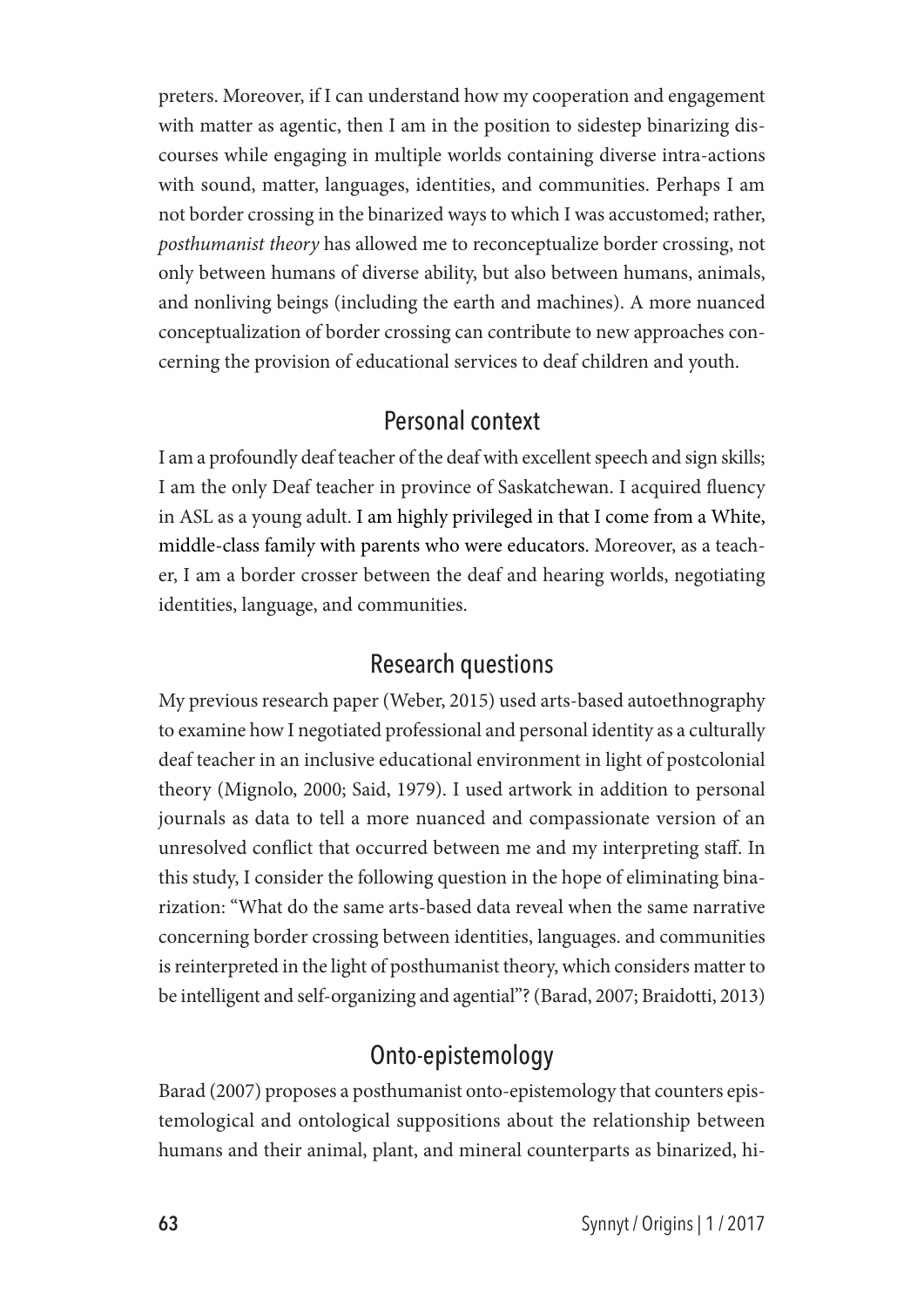erarchical, and dominated by Western hegemony. In reinterpreting the arts data generated during this conflicted period, I now attempt to articulate my own border-crossing interactions without resorting to binarized categories.

## Methodology

The current autoethnographic study uses original artwork (six images) generated in the previous study. In this reinterpretation of the data collected for my study (Weber, 2015), I present the artwork as material-discursive phenomena (Barad, 2007) rather than as items with finite and discrete boundaries. Material-discursive phenomena consist of entanglements that are rhizomatic in nature, with no distinction between subject and object until one makes a cut and lifts out a section from the entanglement (Barad, 2007).

Prior to this cut, subject and object do not preexist (Barad, 2007); nothing, including me, is an exclusive entity, but, rather, all things are entangled in a web of relationships that are constantly evolving through open-ended processes in which every interaction is configured and reconfigured. Within this entanglement, I am not able to sharply differentiate between what is created or renewed, what has begun or is returned, or what is continuing and what has stopped, what is here or not here, and finally, what is the past and future (Barad, 2007). I intra-act with sound, vision, objects, bodies, and matter, and within this entanglement, I am not deaf or hearing, nor subject or object. Determinate boundaries defining who I am are specified through making a "cut" that lifts a material-discursive phenomena out and away from the entanglement for the purpose of study. Arts-based data are the material-discursive phenomena or the "cut" that I examine to reveal how I am entangled (Barad, 2007) as I cross borders.

The cut reveals the entangled rhizomatic crossings of borders between identities, languages, and communities (Valente & Boldt, 2015) complicated by interactions with sound, matter (living and nonliving), bodies, rules of engagement, uncharted territories, identities, cultures, and languages. An illustration is provided below:

Furthermore, the cut as artwork enables us to entertain new ways of relating to animals, the earth, and machines as it promotes nonhierarchical relationships between animal, earth, and machine (Braidotti, 2013). In this study, I use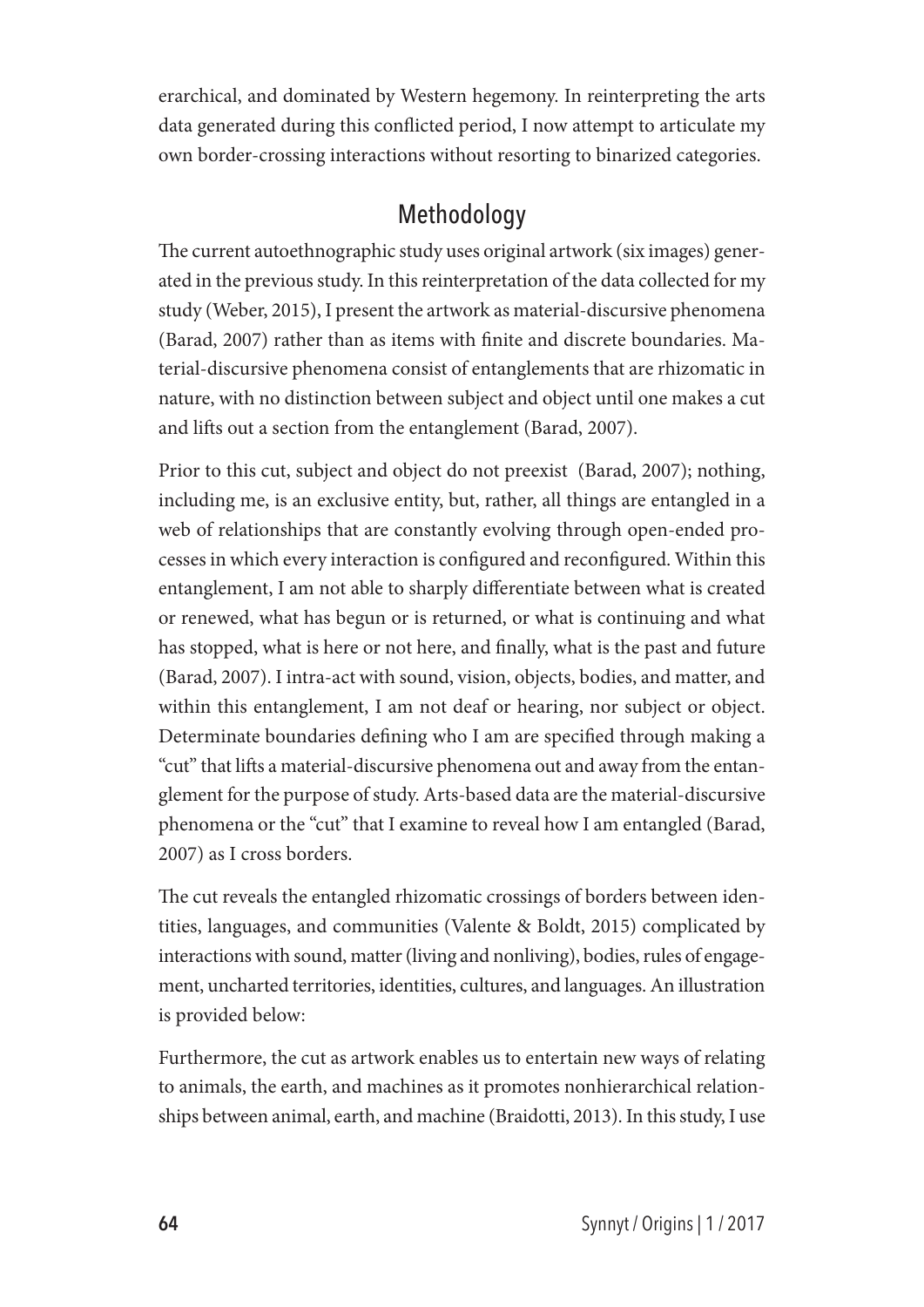Braidotti's posthumanist interpretations of Deleuze and Guattari's theorizing of becoming animal, earth, and machine (Braidotti, 2013) as a point of entry into material-discursive phenomena (i.e., the artwork).





## Summary of conflict reported in previous study

In the early years of teaching in a small resource-room program, I worked with two interpreters who were mothers of adult deaf children. The mothers attributed their deaf children's success to the use of signed English (which is a sign system that attempts to replicate the structure of spoken English) and to participation in the hearing world to the exclusion of involvement in the local deaf community. The two mother interpreters actively resisted my attempts to introduce ASL and Deaf culture into the program. They interrupted my lessons to inform me that I was incorrect in my pedagogy and language usage, warned students not to adopt ASL signs, and made private complaints to the administration about my performance. Despite support from the administration, my conflict with the interpreters was never resolved, and we endured working together in this toxic environment until the mother interpreters moved to other positions within the school division or retired.

## Findings

**Becoming machine**. I became distraught over the escalating conflict between the mother interpreters and myself, and in addition to keeping a daily journal, I made art to excavate my feelings. The image below, *Opera Glasses* (Weber, 2015) provides a material-discursive phenomenon (Barad, 2007) revealed through the use of paper, acrylic paints, crushed cereal, water colors, markers, and popcorn kernels.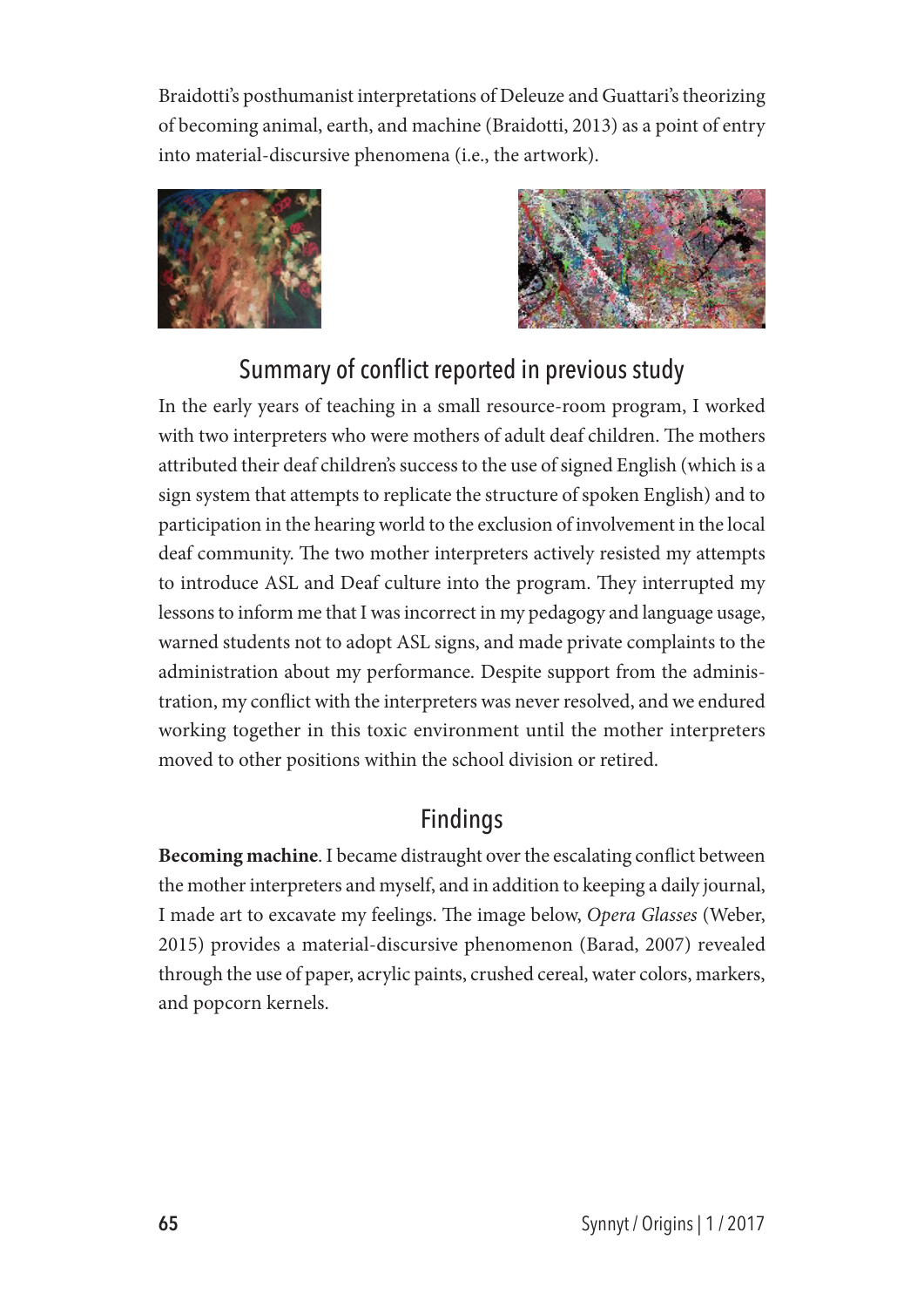

Figure 1. *Opera Glasses.*

The image suggests a cyborgian existence where there is a seamless switching between two states dominated by the ear or the eye. The bar across the enlarged eye suggests a reliance more on hearing through technology, while the smaller unobstructed eye suggests the use of vision when accessing the world through an interpreter. Here, my eyes are equally integral to my body; therefore, they are partnered with my hearing through the use of lipreading, visual cues, lighting, facial expressions, and visible emotions.

Here, sound as matter is agentic in that it forces me to switch in and out of listening through obstruction of sight lines, poor lighting, foreign accents, muffled sounds, and speech. My access to sound is characterized by unpredictability, instability, and rapid reorganization of my relationship with matter. Rearranging the environment, moving to more suitable locations, switching to different programs within the hearing aid, waiting for the noise to pass, clearing sight lines of obstructions such as flowers, plants, paper, and microphones, planning to frequent environments without hard surfaces, staying out of direct sunlight and away from windows, and being aware of obstacles when walking and lip-reading all distinctly influence intra-actions with material, social, cultural, and political entities. My relationship with matter, living and nonliving, is, then, profoundly entangled rather than binarized. Returning to the narrative of the unresolved conflict, I could present myself as a "cyborg" (Brueggeman, 2009) navigating material shifts literally every second with speech, hearing, vision, and sign language.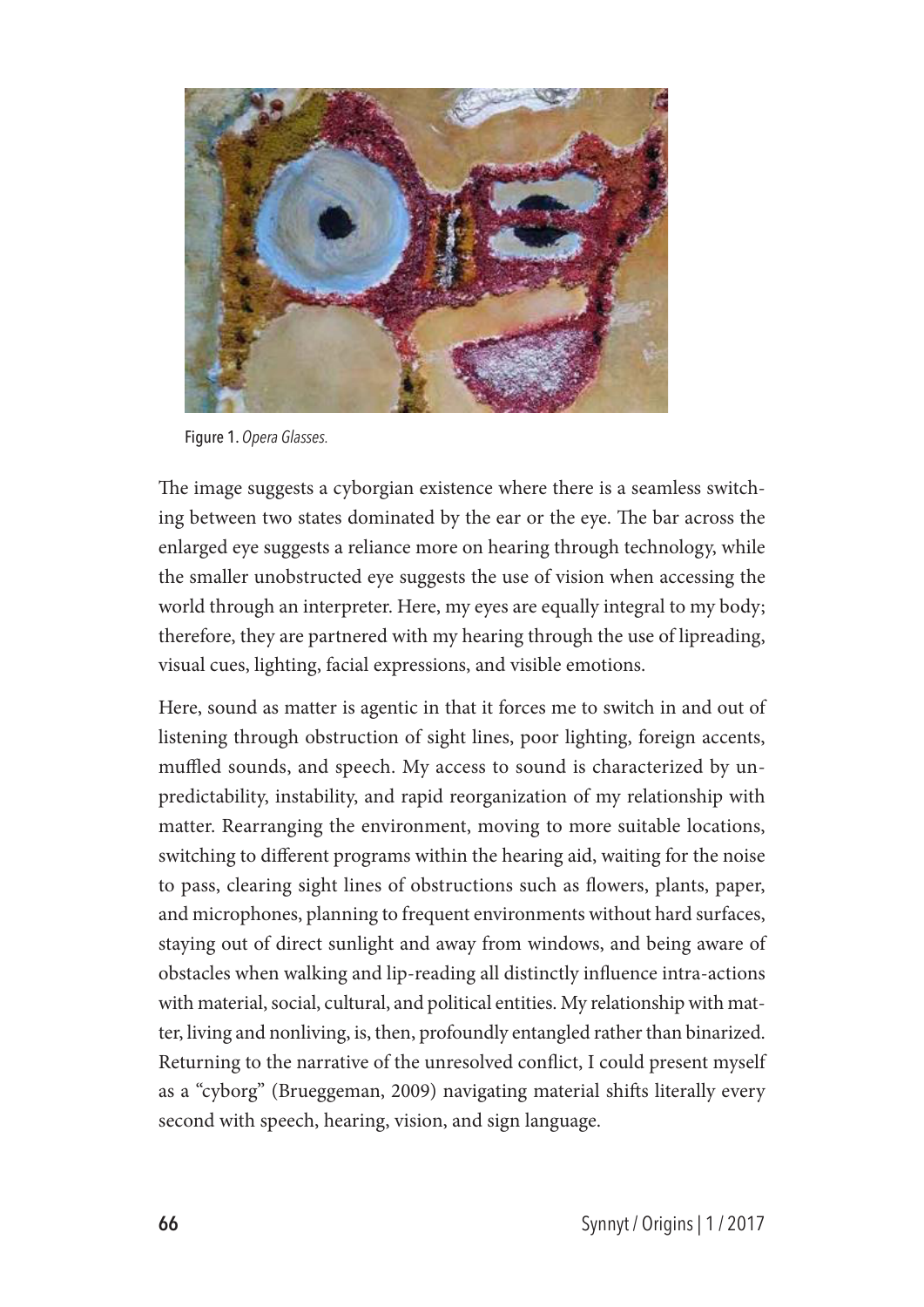The image below, *Two Trees* (Weber, 2015), is another material-discursive phenomena which further explicates the entanglement through which I zigzag between my body and technology.



Figure 2. *Two Trees*.

The white tree suggests the ghostly background of unseen machines facilitating hearing and electronic networks as found in the interface between the brain and hearing technologies. This ghostly tree touches a biological life form (the head) within a neural network, while the more realistic fruit tree (which suggests earth) provides the organic matter with which the hearing technology connects. Note that only small connections are made in the image in anticipation of greater connections in the future, for hearing technology is currently highly experimental and is prone to failure or limitations. The presence of blue in the lower half of the head (animal) suggests an amniotic-like environment indicating newer life forms.

**Becoming animal.** Braidotti (2013) suggests that shared ties of vulnerability with the animal and plant world place the human in nonhierarchical relationships in which emotion, rather than reason, becomes the bond between species (Braidotti, 2013). The sense of shared vulnerability heightens empathy needed for care and survival of all living matter (Braidotti, 2013). The material-discursive phenomena provided by the artwork below reveals the capacity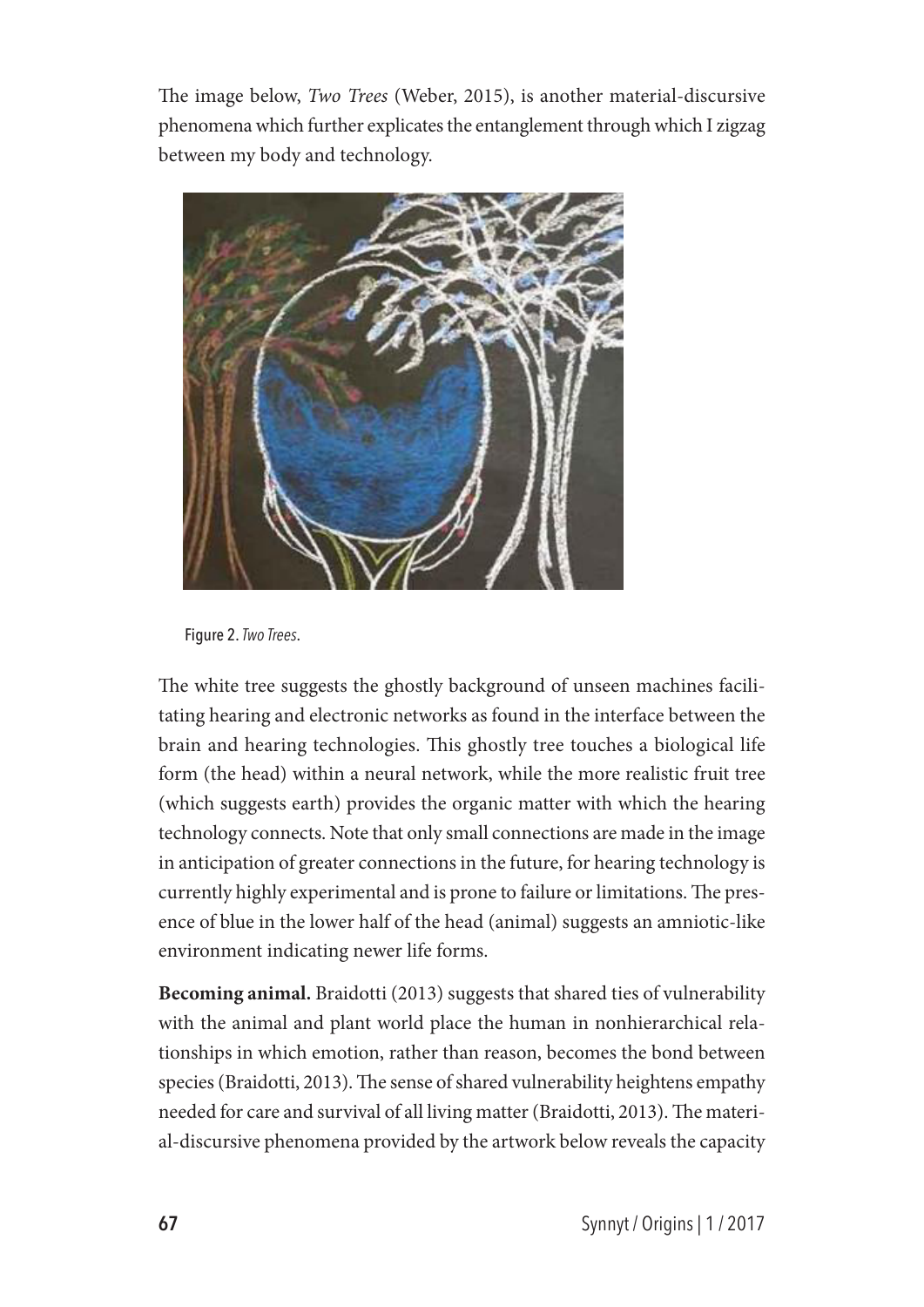for empathy. Here, in *Swans in Flames* (Weber, 2015), I am the second swan accompanying the first swan.



Figure 3. *Swans in Flames*.

We are swimming in a roiling body of water, alight with flames. Here, I possess certain attributes of the swan, and the swan also possesses some of my attributes. I am mirrored by the swan, who is essentially a nomadic bird looking for nests, food, and water. Empathy for each other is revealed in a shared vulnerability of being "othered" either as being consumed or controlled for research and scientific processes as animals (Braidotti, 2013). This empathy inherent in becoming animal is more prescient in this second material-discursive phenomenon depicted below, entitled *Bird Woman* (Weber, 2015).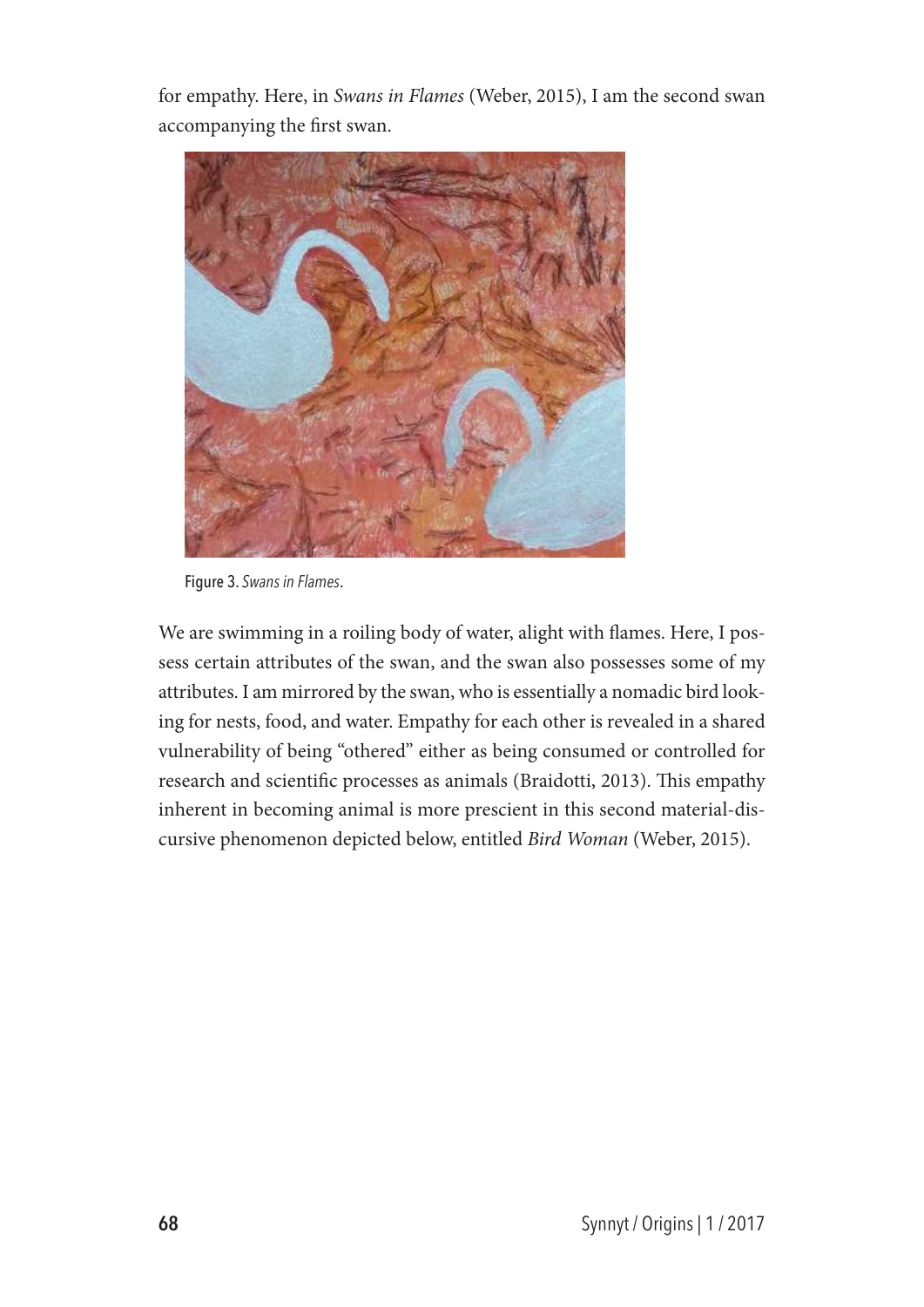

Figure 4. *Bird Woman*.

Here, the woman is becoming merged with animal as depicted by the blue bird feathers atop her head. The green stripes criss-crossing the woman's head suggest being encased inside a neural network (machine), while the yellow fragments and coils of red suggest a network of organic (earth) matter interspersed within the green technological matrix.

The image calls for empathy toward animals sacrificed to science. As animals are routinely used for laboratory testing concerning the cure of diseases, the cochlear implant emerged as an innovative laboratory experiment that quickly coalesced into wholesale implantation in deaf children and youth without initial widespread approval of medical authorities and governing bodies (Blume, 2010). Despite significant gaps in the research concerning the effect of implantation on school performance or psychosocial development (Blume, 2010), deaf children became guinea pigs for future testing and the development of subsequent generations of cochlear implants.

Rather than imposing the binary of the oppressed/oppressor on the mother interpreters and myself, I can examine the ways we have been marked through our dilemmas and choices pertaining to language and belonging to the Deaf community or the hearing world. Furthermore, I could have avoided "rational" arguments as I once did with the proffering of research papers, evidence, and resources supporting my pedagogical decisions to use ASL. Rather than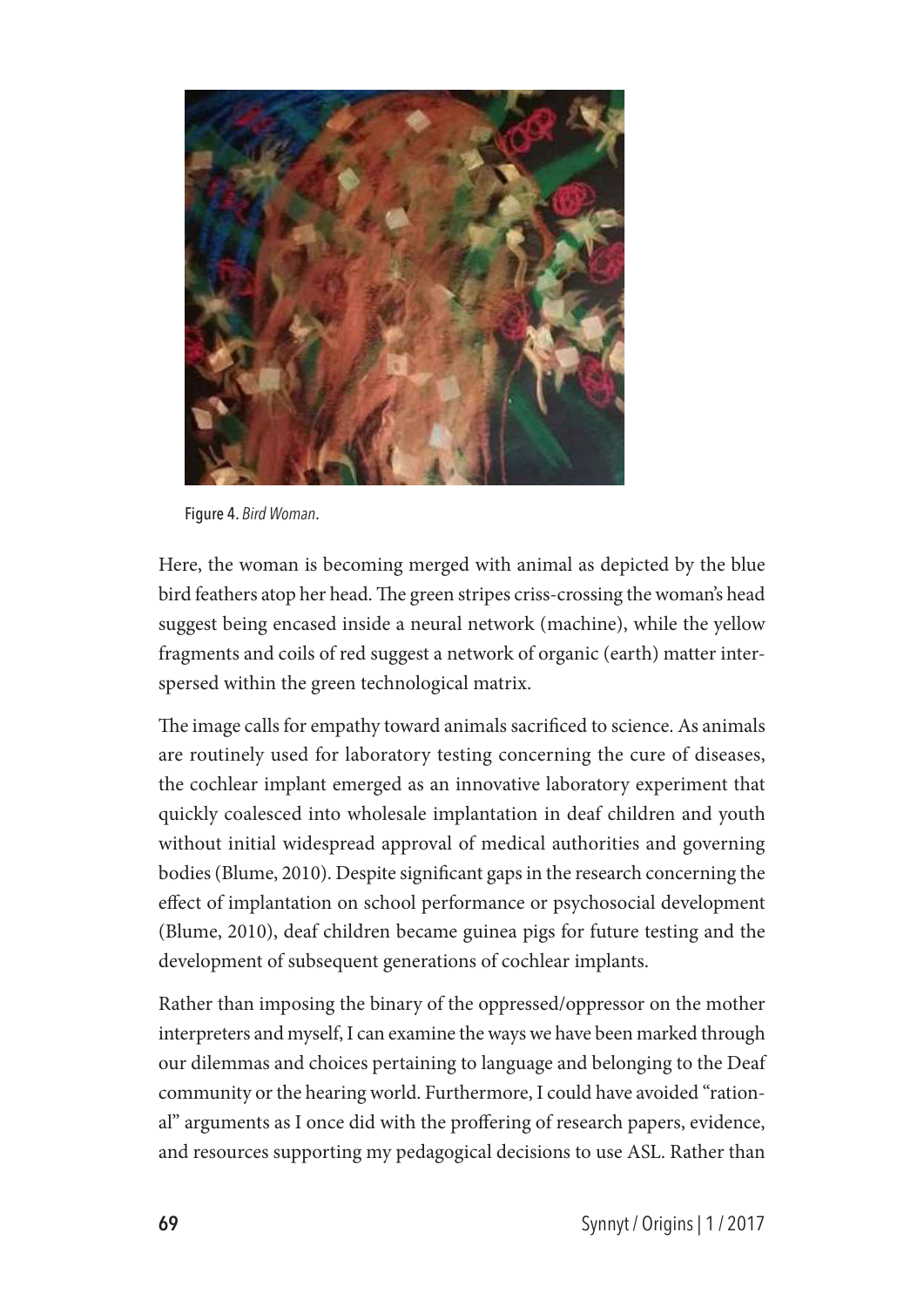drawing from rational constructs concerning the legitimacy of ASL, I could have acknowledged their pain occasioned by historic policy decisions (Saskatchewan Human Rights Commission, 2016), which resulted in their being rejected by other educational professionals whose advice they had held in high esteem, for adopting signed English, an option grudgingly provided to their deaf children who failed to develop oral English skills. Relying on empathy rather than rational arguments would have mediated this difficult period of our working lives.

**Becoming earth.** If matter is intelligent, self-organizing, and agentic (Barad, 2007; Braidotti, 2013), then matter is capable of intruding and facilitating key moments within material-discursive phenomena. Konturri (2013) proposed the notion of a "particle-sign" to describe an aspect of material-discursive relationships between matter, such as paint, paper, canvas, glue, and the artist (Barad, 2007; Konturri, 2013) that is unintentional on the part of the artist. In *Black Pond* (Weber, 2015), the particle sign emerges in the image below in the unintentionally overly thick application of black gesso on the banks of a fruit-tree orchard and the waters that run by it.



Figure 5. *Black Pond*.

The dark biological matter in the riverbank and the bushes suggests regenerative and relational activity, absorbing the fragmentation of the flashing mirrors. The "thickness" of the materiality of life is presented as an active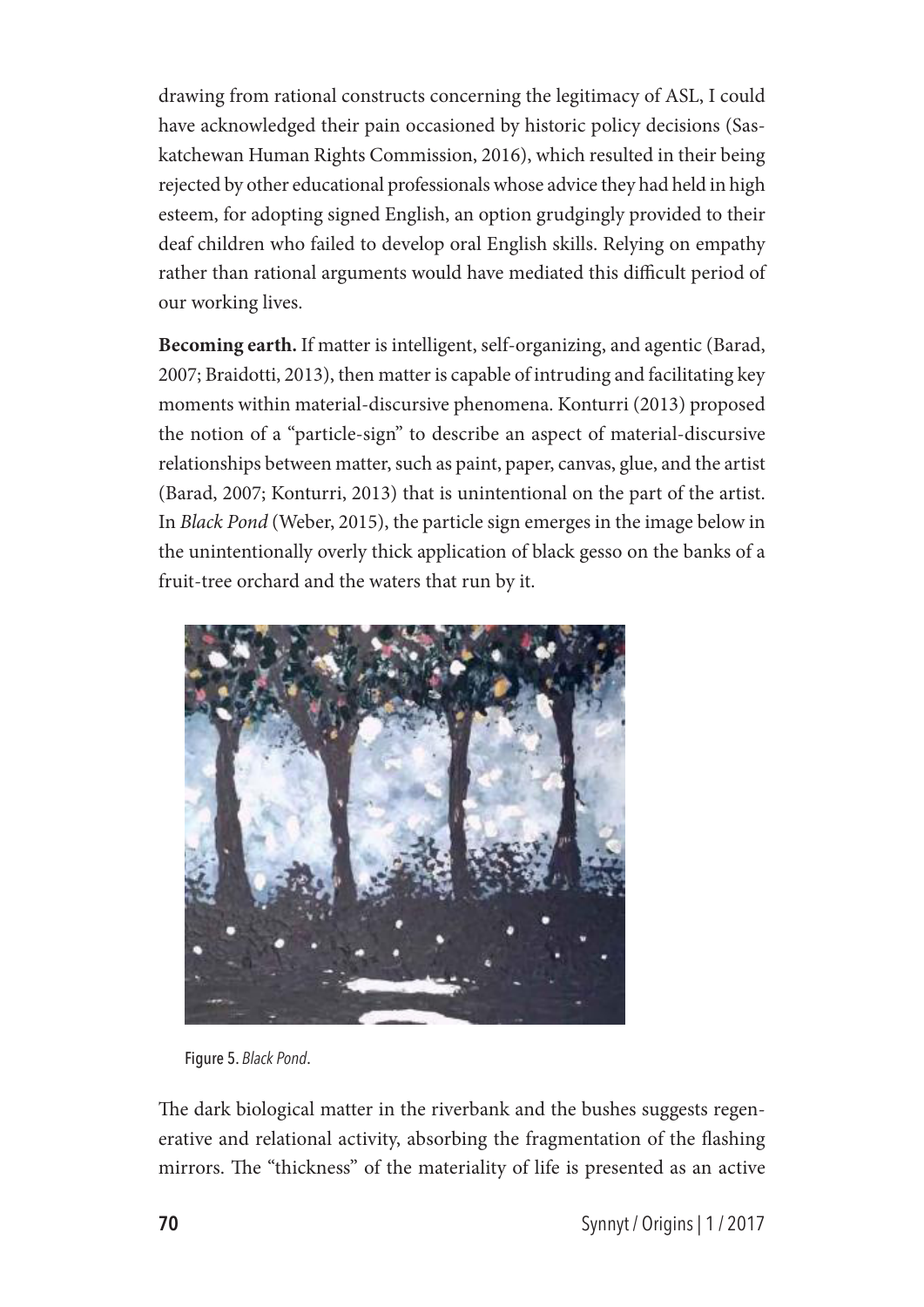response within the entanglement of mirrors, trees, fruit, fading light, and moonlight. In the previous study (Weber, 2015), I interpreted the flashing lights reflected in the mirrors as portraying sound as broken and fragmentary. A diffractive reading of the particle sign concerning the thickness of the black gesso, however, suggests otherwise. George Veditz, the founder of the National Association of the Deaf and ardent activist once remarked in sign language that "[a]s long as we have deaf people on earth, we will have signs" (Veditz, 1913). The thickness of the human body in response to fragmentation in sound has resulted in the development of sign language, which is a remarkable attempt to reorganize sound, vision, bodies, and matter according to one's vision. Sign language as a means of reorganizing in response to auditory fragmentation could have lead me to remind the mother interpreters of the ways in which animals, technology, and the earth miraculously conspire to accommodate, organize, and generate new forms of life and living.

Becoming earth requires a nomadism (Braidotti, 2013), which refers to traversing between specific paths, nodes, decisions, units of meaning, and directions, without beginning or end or without finite boundaries producing subject and objects (Barad, 2007). The image below, *Bird Hat* (Weber, 2015), depicts me becoming animal, which entails nesting grounds and flight paths as well as subjection to seasonal demands.



Figure 6. *Bird Hat*.

The hat suggests the neural pathways provided by the ability to switch between using sign language and using technology. The ability to fly high above geographical spaces and to nest upon the earth or in trees is paralleled by the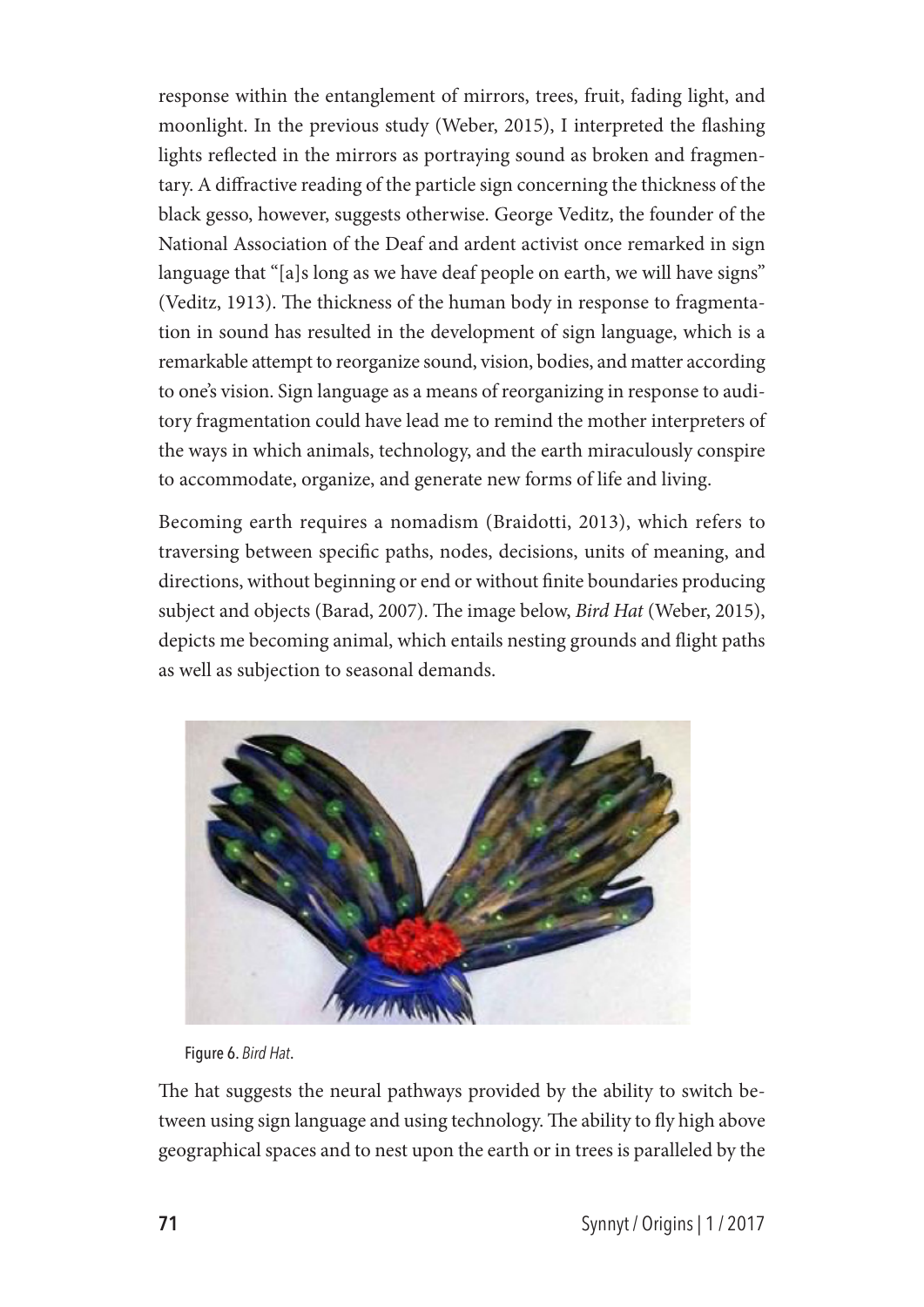ability to see certain relationships between the self and matter as in animal, machine, and earth, and at the same time, remain inside the entanglement between animal, machine, and earth.

#### Implications of the Study

A posthumanist framework with a specific focus on artwork as material-discursive phenomena (Barad., 2007) and the interpretations of Deleuze and Guattari's becoming animal, machine, and earth proffered by Braidotti (2013) provide a way out of overly simplistic and polarized discourses dominating the education of deaf and hard of hearing children and youth (Mauldin, 2016). Artwork interpreted according to a posthumanist frame (Barad, 2007) can provide richer, more nuanced, and fine-grained analysis that seeks to overcome binarizing discourses concerning language choices, identity development, and community membership. Posthuman themes, such as becoming animal, machine, and earth (Braidotti, 2013), can be applied to diverse topics, such as the education of the deaf.

Specifically, in this study, the posthumanist frame of the material-discursive phenomena as made visible as a cutout from the entanglement and as artwork opens up new points for discussion and fresh approaches to difficult topics; it also lends itself to the reduction of polarizing debates. Most importantly, the posthumanist frame may allow for the elimination of binaries concerning language, identities, and communities and enable new directions in research.

#### References

- Barad, K. (2007). *Meeting the universe halfway.* Durham and London: Duke University Press.
- Blume, S. (2010). *The artificial ear: Cochlear implants and the culture of deafness.* Piscataway, N.J.: Rutgers University Press.

Braidotti, R. (2013). *The Posthuman.* Cambridge, MA,: Polity Press.

Brueggeman, B. (2009). *Deaf subjects: between identities and places.* New York: New York University Press.

Fanon, F. (1963). *The wretched of the earth.* New York: Grove Press.

Konturri, K. (2013). From double navel to particle sign: Toward the A-signifiying work of painting. In E. Barrett, & B. Bolt, *Carnal Knowledge: Toward a 'new materialism' through the arts* (pp. 17-27). London: I.B. Taurus.